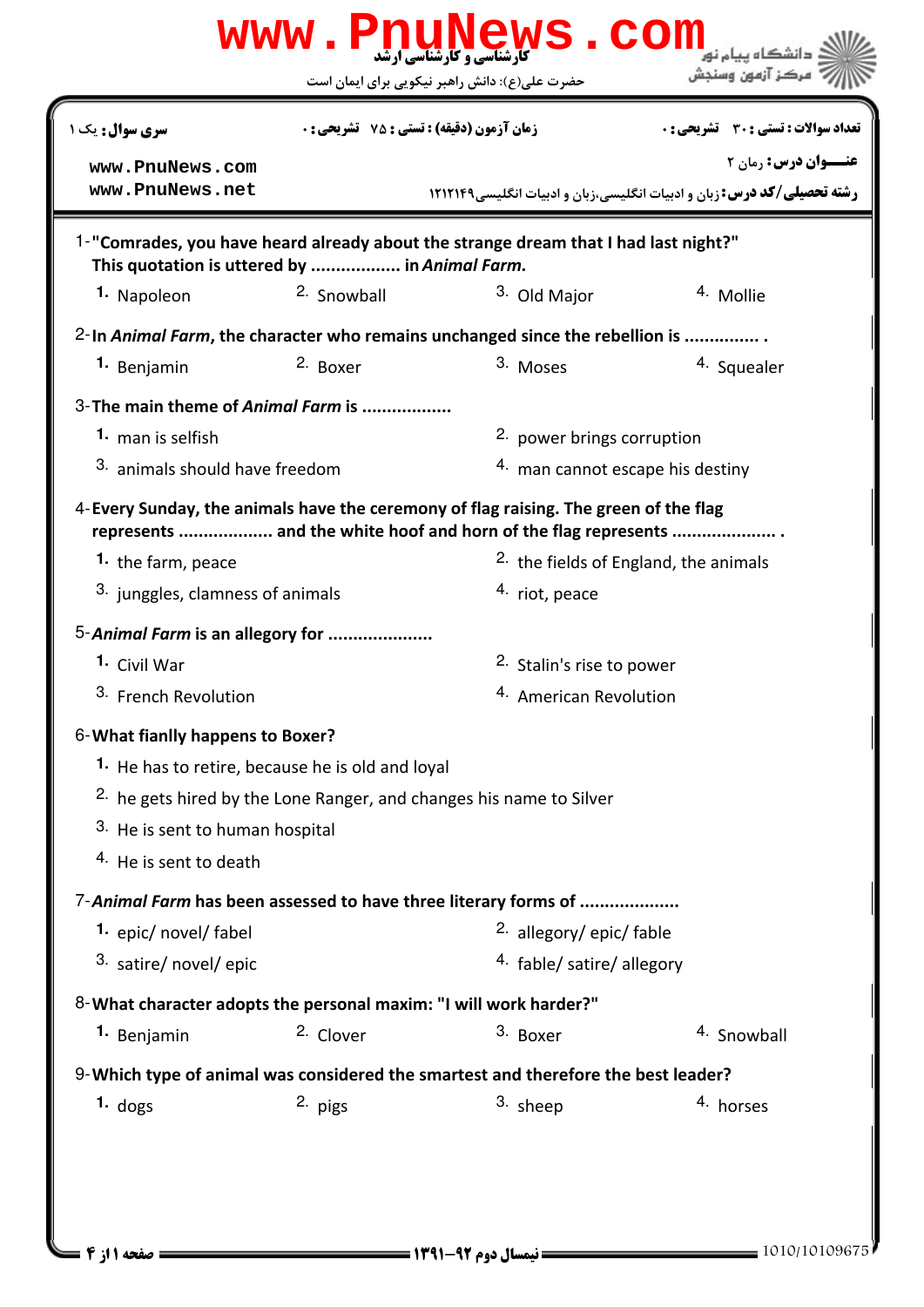## حضرت علي(ع): دانش راهبر نيكويي براي ايمان است كارشناسي و كارشناسي ارشد **[www.PnuNews.com](http://pnunews.com) عنـــوان درس:** رمان ۲ **رشته تحصیلی/کد درس:** زبان و ادبیات انگلیسی،زبان و ادبیات انگلیسی1۲۱۲۱۴۹ تعداد سوالات : تستي تشريحي زمان آزمون (دقيقه) : تستي تشريحي سري سوال ! " \$: %& : \$ #\$: : : 10- Which statement is true about Squealer? 1. He offers explanations for every move taken by the leadership  $2.$  He behaves as the only defender of human beings  $3.$  He is the only individualist on the farm  $4.$  He loves the animals and tries to guide them 11- The hens rebel against Napolean because ............... 1. Napolean contracted to sell four hundred eggs per week <sup>2.</sup> Napolean cut their rations and nine hens died  $3.$  They did not have any duty for rebuilding the windmill 4. Their chicken were sold before hatching 12- What does Mr. Jones do during the battle in Animal Farm? 2. Shoots at Boxer 4. Shoots at Snowball **1.** Kills Napoleon 3. Shoots at Squealer 13- What does Napoleon determine must be necessary for the sake of the windmill? 1. Living in the farmhouse **1.** 2. Working on Sundays 4. Working harder like Boxer 3. Trade with neighboring farms 14- Who disagrees with Snowball's idea of how to create power on the farm?  $2.$  Clover  $3.$  Mollie  $4.$  Squealer **1.** Napoleon 15-In Animal Farm, what happens to the overall animal population? **1.** Meets expectations **1.** 2. Decreases 4. Stays the same 3. Increases 16-A Portrait of the Artist as a Young Man is the story of a search for true ................... 2.  $c$ areer 3. love  $\frac{3}{2}$  friendship **1.** identity 17-At the end of the novel, Stephen decides to .................. 2. continue his studies in unversity 4. become a priest **1.** go back to church 3. leave Ireland 18- Upon seeing ......................, Stephen decides to renounce his religion again. 2. a girl wading in the tide  $3.$  a compelling documentary  $4.$  falling autumn leaves **1.** a beautiful sunset **[www.PnuNews.com](http://pnunews.com) [www.PnuNews.net](http://www.PnuNews.net)**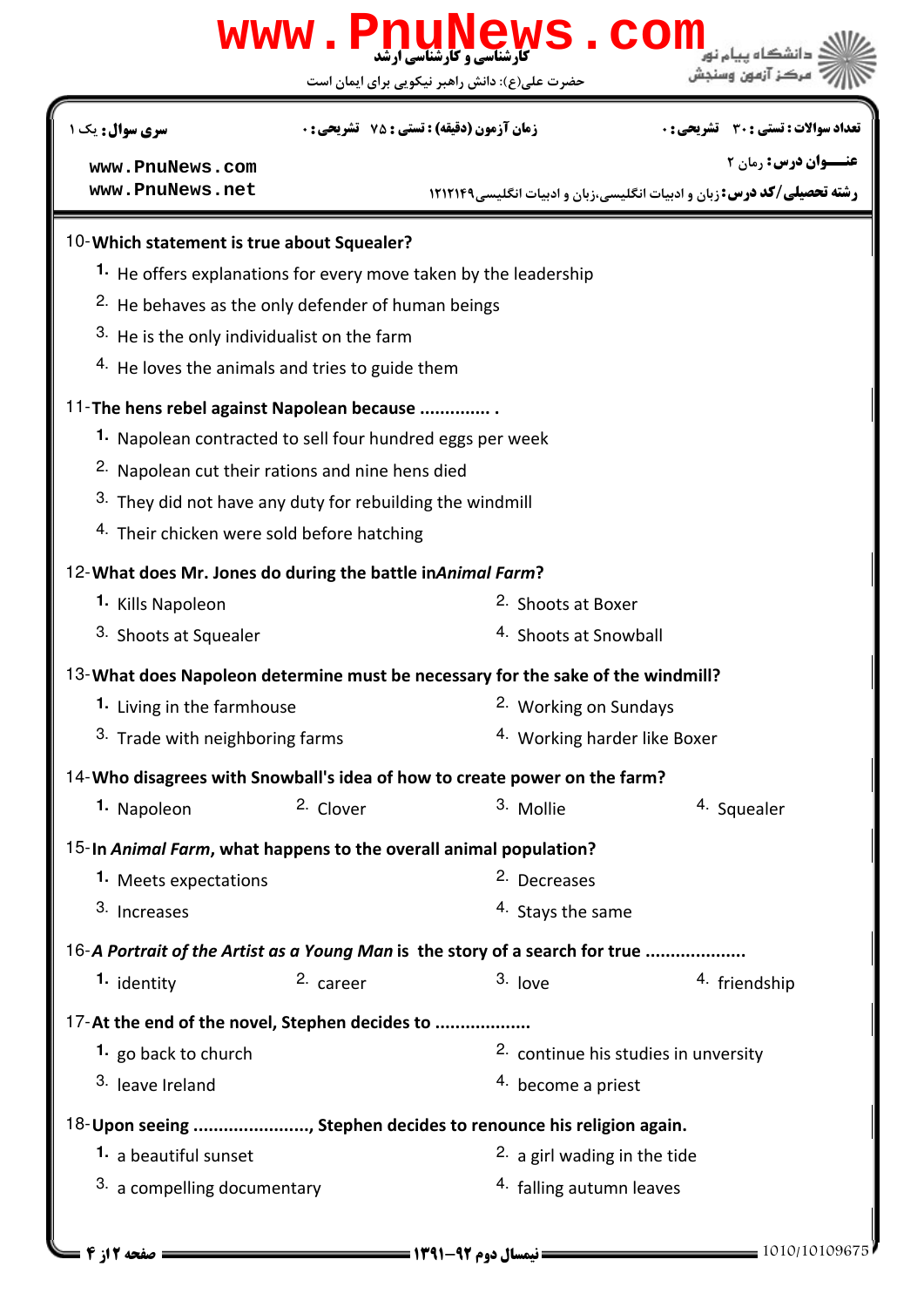|                                                                             | www.PnuNews.com<br>حضرت علی(ع): دانش راهبر نیکویی برای ایمان است |                                                | مركز آزمون وسندش                                                                                              |  |
|-----------------------------------------------------------------------------|------------------------------------------------------------------|------------------------------------------------|---------------------------------------------------------------------------------------------------------------|--|
| سری سوال: یک ۱                                                              | <b>زمان آزمون (دقیقه) : تستی : 75 ٪ تشریحی : 0</b>               |                                                | تعداد سوالات : تستي : 30 ٪ تشريحي : 0                                                                         |  |
| www.PnuNews.com<br>www.PnuNews.net                                          |                                                                  |                                                | <b>عنـــوان درس: رمان ۲</b><br><b>رشته تحصیلی/کد درس:</b> زبان و ادبیات انگلیسی،زبان و ادبیات انگلیسی،۱۲۱۲۱۴۹ |  |
| 19-The argument at Christmas dinner is caused by the discussion of          |                                                                  |                                                |                                                                                                               |  |
| 1. death of a priest                                                        |                                                                  | <sup>2.</sup> death of a politician            |                                                                                                               |  |
| <sup>3</sup> death of a teacher                                             |                                                                  | <sup>4</sup> the family's bankruptacy          |                                                                                                               |  |
| 20-Stephen Dedalus' awakening is a sort of revolt against                   |                                                                  |                                                |                                                                                                               |  |
| 1. The Protestant Church and England                                        |                                                                  | <sup>2</sup> . The Catholic Church and Ireland |                                                                                                               |  |
| 3. The Protestant Church and Ireland                                        |                                                                  | <sup>4.</sup> The Catholic Church and England  |                                                                                                               |  |
| 21-The novel is said to be a Bildungsroman. What does the term mean?        |                                                                  |                                                |                                                                                                               |  |
| 1. coming -of -age story                                                    |                                                                  | 2. historical story                            |                                                                                                               |  |
| 3. adventure story                                                          |                                                                  | 4. hero's story                                |                                                                                                               |  |
| 22-Stephen loses his innocence to a                                         |                                                                  |                                                |                                                                                                               |  |
| 1. $num$                                                                    | 2. older divorcee                                                | 3. prostitute                                  | 4. young woman                                                                                                |  |
| 23- The whole of the novel by James Joyce ia actually the portriat of the   |                                                                  |                                                |                                                                                                               |  |
| 1. Irish people                                                             |                                                                  | 2. novel's protagonist                         |                                                                                                               |  |
| 3. the southern Ireland                                                     |                                                                  | <sup>4.</sup> the northern Ireland             |                                                                                                               |  |
| 24-James Joyce was an important pioneer of the narrative technique known as |                                                                  |                                                |                                                                                                               |  |
| 1. stream of consciousness                                                  |                                                                  | 2. dramatic epic                               |                                                                                                               |  |
| 3. social realism                                                           |                                                                  | 4. modern absurdity                            |                                                                                                               |  |
| 25-Who gets into an argument during Christmas dinner?                       |                                                                  |                                                |                                                                                                               |  |
| 1. Dante and Mr. Casey                                                      |                                                                  | <sup>2.</sup> Stephen and his father           |                                                                                                               |  |
| 3. Stephen's father and mother                                              |                                                                  |                                                | 4. Dante and Uncle Charles                                                                                    |  |
| 26-Stephen has to leave his school because of                               |                                                                  |                                                |                                                                                                               |  |
| 1. his brother's illness                                                    |                                                                  | 2. his love for Virgin Mary                    |                                                                                                               |  |
| 3. his father's financial problems                                          |                                                                  | 4. his religious faith                         |                                                                                                               |  |
| 27-The setting of the novel may be in the                                   |                                                                  |                                                |                                                                                                               |  |
| 1. late twentieth century Ireland                                           |                                                                  | 2. early twentieth century Ireland             |                                                                                                               |  |
| 3. early twentieth century Scotland                                         |                                                                  |                                                | 4. early twentieth century England                                                                            |  |